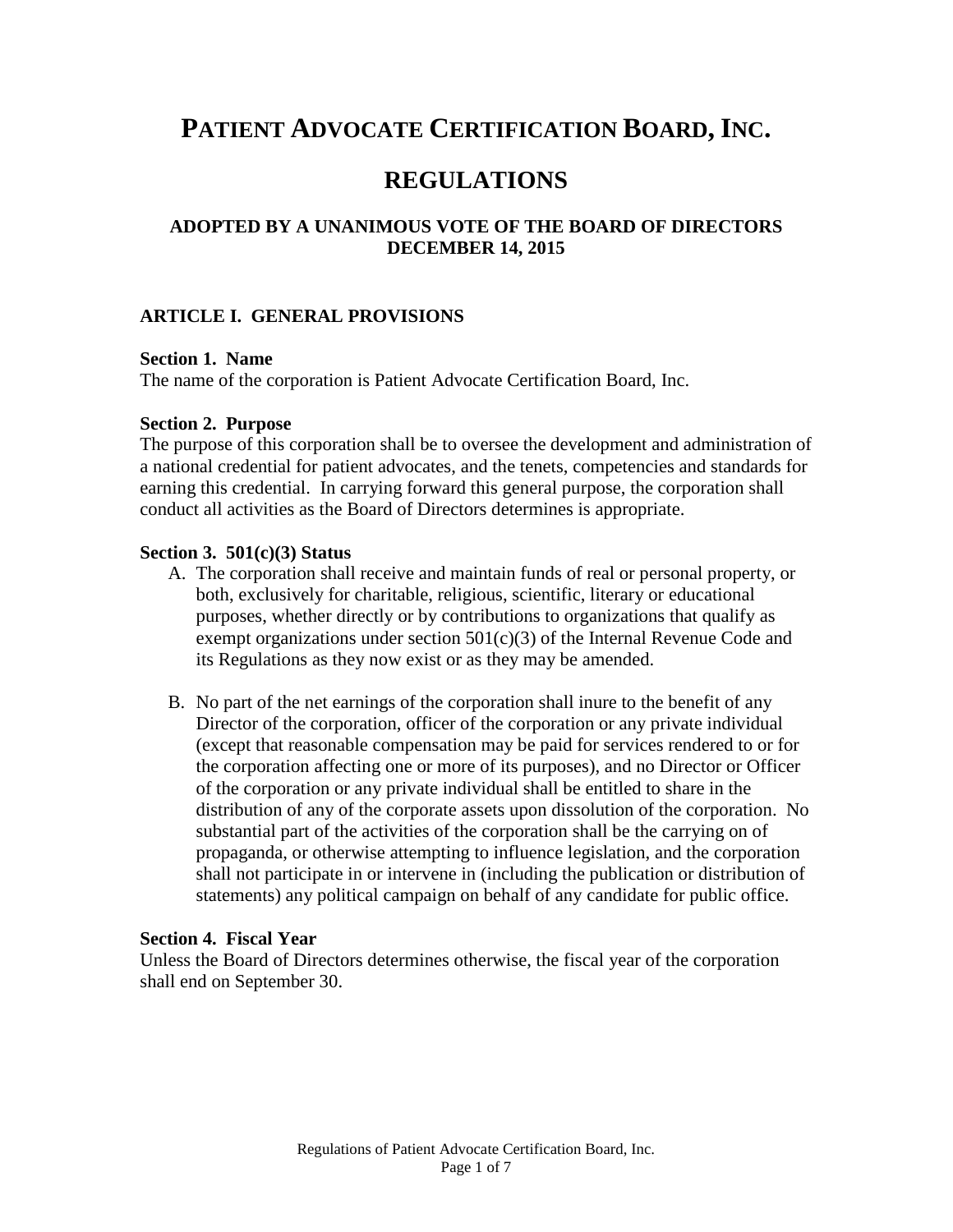# **ARTICLE II. CORPORATE OFFICES**

The principle offices of the corporation shall be in the City of Canton, Stark County, Ohio, or at such other place as the Directors may from time to time determine or as the activities of the corporation may require.

# **ARTICLE III. BOARD OF DIRECTORS**

# **Section 1. General Power**

All of the power of the corporation shall be managed and controlled by the Directors of the corporation. Subject to the provisions of Nonprofit Corporation Law, the Articles of Incorporation and these Regulations, the Directors are authorized and empowered to do and perform every act and thing which they shall deem necessary, expedient or advisable to carry out the purposes of the corporation.

# **Section 2. Number of Directors**

The number of Directors of the corporation shall be no less than five and no more than 11. The number shall be determined by the Directors from time to time.

# **Section 3. Terms of Office**

Terms of the Directors shall be staggered as follows: one-third of the Directors shall have terms for one year, one-third of the Directors shall have terms for two years, and one-third or the remainder of the Directors shall have terms for three years. To implement staggered terms, the Directors shall designate the terms for the current Directors. Upon the conclusion of each staggered term, the term of that office shall thereafter be three years.

### **Section 4. Policies and Procedures**

The Board of Directors may adopt and amend such policies and procedures as the Directors determine are necessary or helpful to the effective operation of the corporation. The Directors shall conduct themselves in accordance with the policies and procedures at all times.

### **Section 5. Removal**

Any Director may be removed by a vote of 2/3 of all Directors whenever in their judgment the best interests of the corporation would be served thereby.

### **Section 6. Vacancy**

The unexpired term of any Director shall be filled by an appointment by the Board of Directors.

# **ARTICLE IV. MEETINGS OF THE BOARD OF DIRECTORS**

# **Section 1. Manner of Meetings**

Meetings of the Board of Directors may be held in person, by telephone conference, by computer conference, or as otherwise determined by the Board.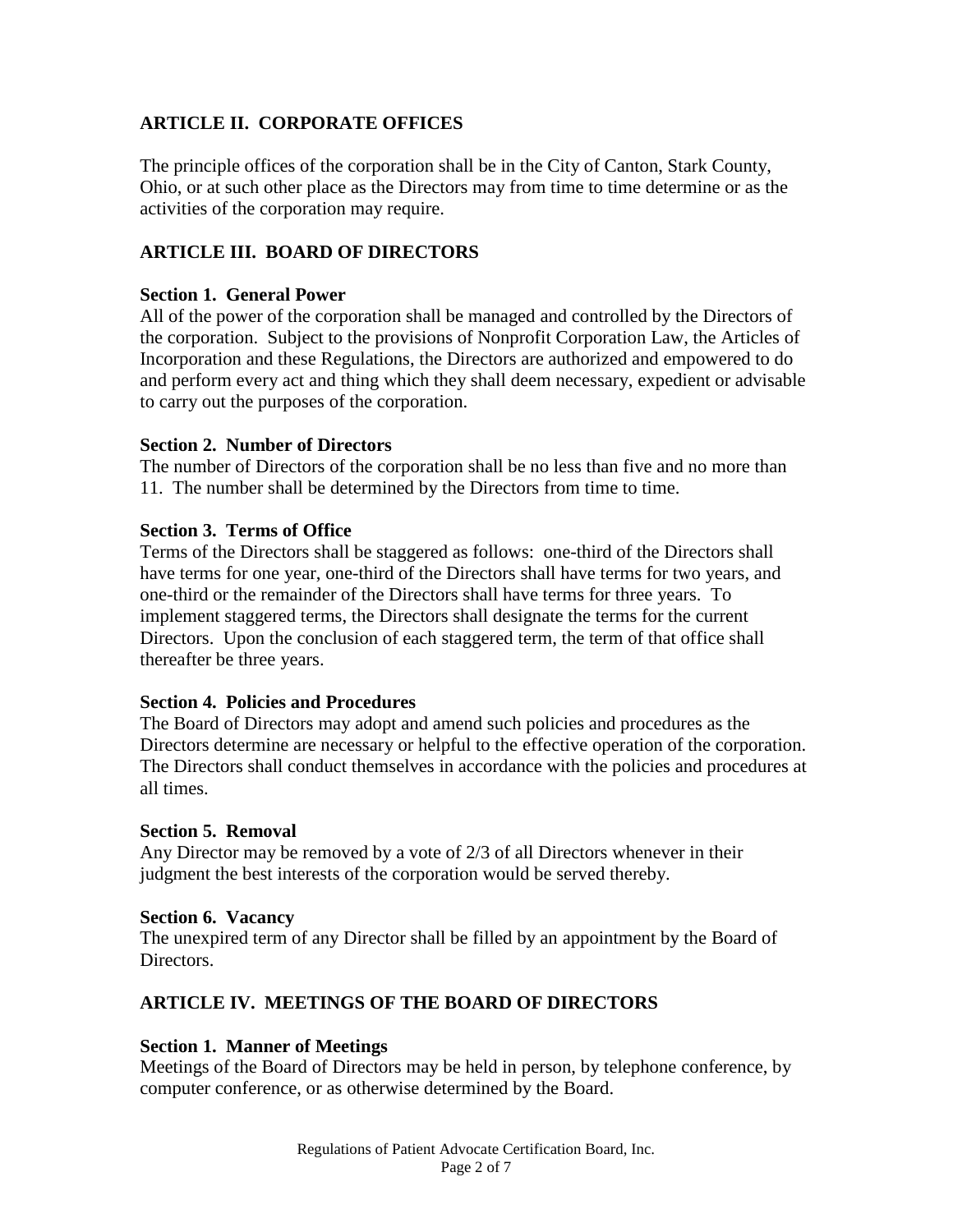# **Section 2. Regular Meetings**

Regular meetings of the Board of Directors shall be held monthly or more frequently, at such times as are determined by the Board. The President or the President's rotating designee shall chair all regular meetings of the Board of Directors.

# **Section 3. Annual Meeting**

An Annual Meeting of the Board of Directors shall be held each year at the first meeting in November and shall be chaired by the President. The Annual Meeting shall include the election and installation of officers, the receipt of annual reports, and such other business as may properly come before the Board.

# **Section 4. Special Meetings**

The President or a majority of all Directors may call special meetings of the Board of Directors at reasonable times and upon giving notice of no less than two business days. The President shall chair all special meetings of the Board of Directors

# **Section 5. Notice**

Notice of regular meetings and the Annual Meeting of the Board of Directors shall be given by posting such notice on the corporation's official online site no less than seven days before the meeting.

### **Section 6. Waiver of Notice**

If a Director attends a meeting without protesting a lack of proper notice, then the lack of proper notice shall be deemed to be waived by the Director. Any protest regarding a lack of proper notice shall be made before or at the commencement of the meeting.

### **Section 7. Quorum**

A majority of the Board of Directors shall constitute a quorum for the purpose of meeting and voting.

### **Section 8. Voting**

Each Director shall have one vote and may cast a vote only if attending the meeting where the vote takes place.

# **Section 9. Affirmative Vote of Majority of Quorum**

Except where otherwise provided, the affirmative vote of a majority of a quorum attending a meeting shall be necessary for the authorization or taking of any action voted upon by the Directors.

### **Section 10. Consensus Voting on Issues Involving Credentials**

On issues involving the substance of or procedure to earn credentials provided by the Patient Advocate Certification Board, Inc., the following voting shall apply:

A. Upon the first vote on the issue, the affirmative vote of the entire quorum of Directors attending the meeting shall be necessary for the authorization or taking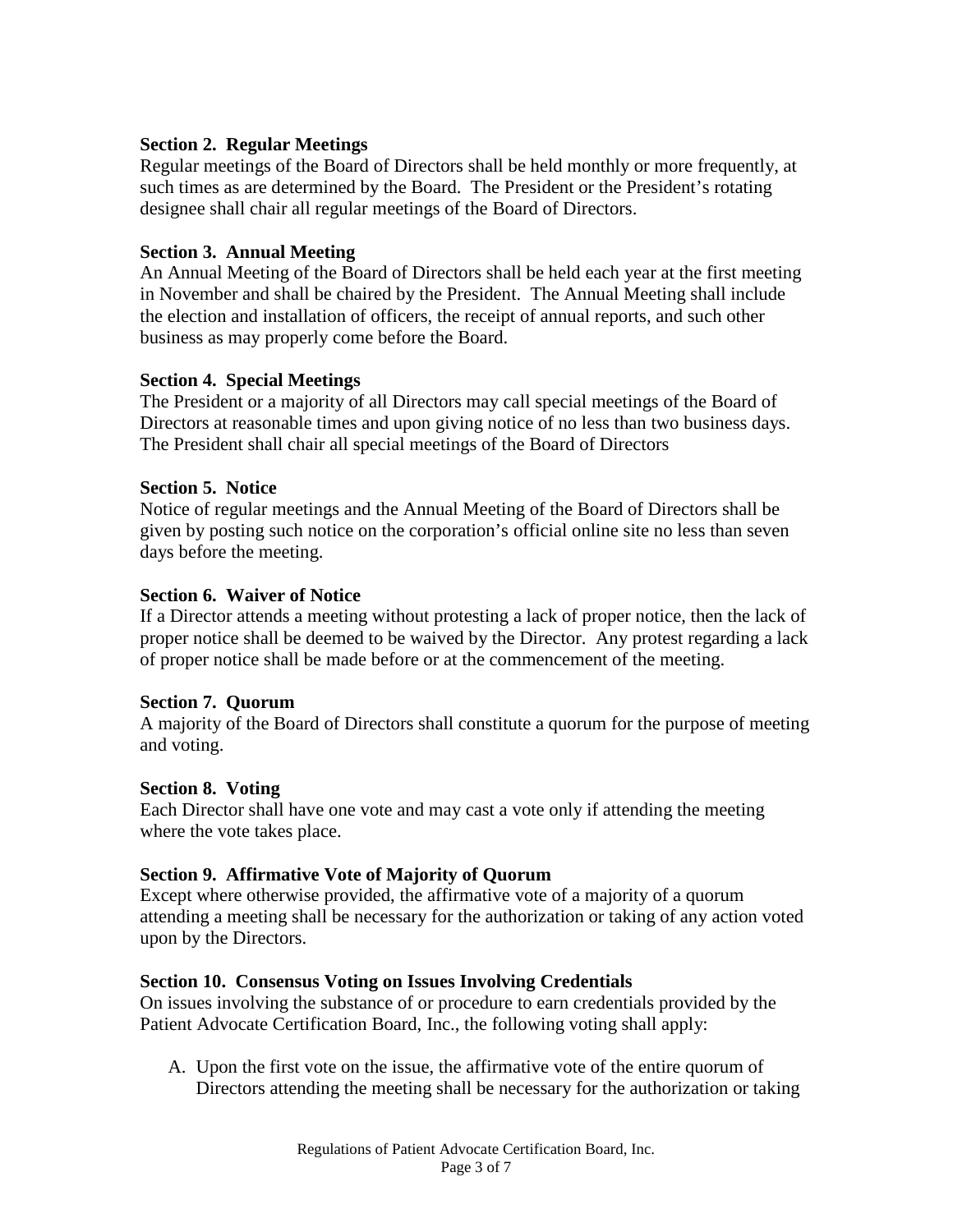of action voted upon. If the first vote results in the affirmative vote of a majority but less than the entire quorum, then the minority voters shall explain their positions and the issue shall be postponed until the next meeting of the Board of Directors.

- B. At the next meeting of the Board of Directors, upon motion and second, the issue shall be voted upon a second time, and the affirmative vote of the entire quorum of Directors attending the meeting shall be necessary for the authorization or taking of action voted upon.
- C. If the second vote results in the affirmative vote of a majority but less than the entire quorum, then the issue shall be voted upon a third time, and the affirmative vote of 3/4 of all Directors shall be necessary for the authorization or taking of action voted upon.

# **Section 11. Adjournment**

A majority of the Directors attending a meeting, whether or not a quorum exists, may adjourn the meeting from time to time.

# **ARTICLE V. OFFICERS**

### **Section 1.**

The Officers of the Board of Directors of Patient Advocate Certification Board, Inc. shall be:

- A. President
- B. Vice President
- C. Secretary
- D. Treasurer

# **Section 2.**

Officers shall be elected from the Board of Directors.

# **Section 3. Term of Office**

Officers shall be elected for a term of one year and may be re-elected to additional terms in the same office.

### **Section 4. Removal**

Any Officer may be removed by a vote of 2/3 of all Directors whenever in their judgment the best interests of the corporation would be served thereby.

### **Section 5. Vacancy**

The unexpired term of any Officer shall be filled by an appointment by the Board of Directors.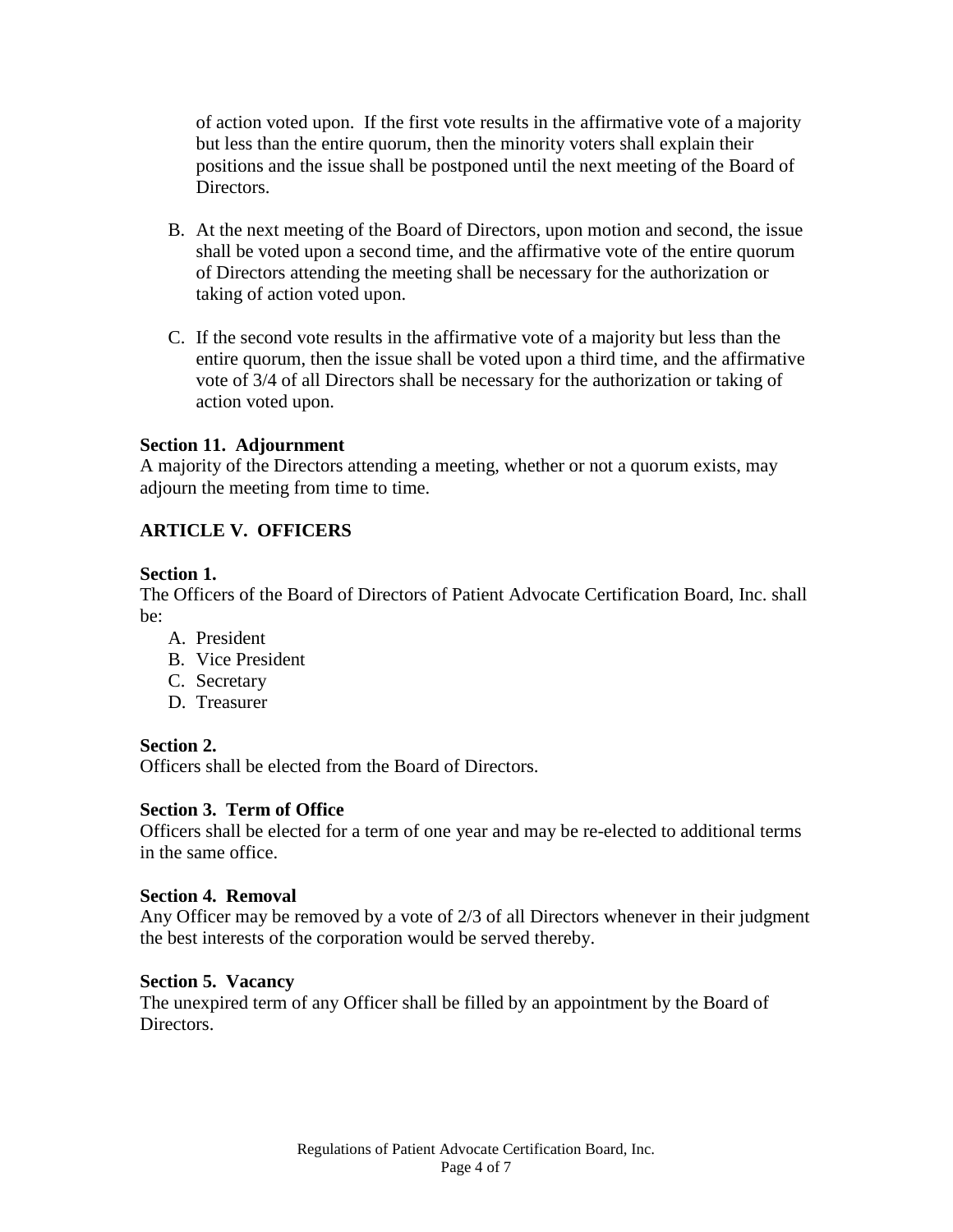# **ARTICLE VI. DUTIES OF OFFICERS**

The duties of the Officers include, but are not limited to, the following:

# **Section 1. President**

- A. The President shall be the Chief Executive Officer of the corporation.
- B. Except as provided in Article IV, Section 2, the President shall preside at all meetings of the Board of Directors.
- C. The President shall appoint the chairs of all standing committees and of such committees as may be established from time to time.
- D. The President shall be an ex-officio member of all committees.
- E. The President shall oversee all documents, reports, statements and certificates required by law to be properly made, kept and/or filed.
- F. The President shall report to the Board of Directors all matters which the interests of the corporation may require to be brought to its notice.

# **Section 2. Vice President**

- A. The Vice President, in the absence, disability or resignation of the President, shall assume the powers and duties of the office of President.
- B. The Vice President shall assist the President in the discharge of the President's duties as requested and perform such other duties as may be designated by the President and/or the Board.

# **Section 3. Secretary**

- A. The Secretary shall be responsible for keeping and maintaining all minutes, records and communications of the Board and the corporation.
- B. The Secretary shall give proper notice of regular meetings and the Annual Meeting of the Board of Directors.
- C. The Secretary shall maintain on the corporation's official online site the schedule of rotating chairs of regular meetings.
- D. The Secretary shall be responsible for overseeing information technology for the corporation.
- E. The Secretary shall be responsible for overseeing transparency for the corporation.
- F. The Secretary shall make all records of the corporation available for inspection by any Director upon reasonable notice.

# **Section 4. Treasurer**

- A. The Treasurer shall be responsible for keeping accurate records and books of the corporation's accounts, funds, revenues, expenditures, debts and finances.
- B. The Treasurer shall provide a financial report at each regular meeting of the Board of Directors and at the Annual Meeting.
- C. The Treasurer shall be the Chair of the Finance Committee.
- D. The Treasurer shall have the care and custody of and be responsible for all accounts, funds, securities and financial instruments and documents of the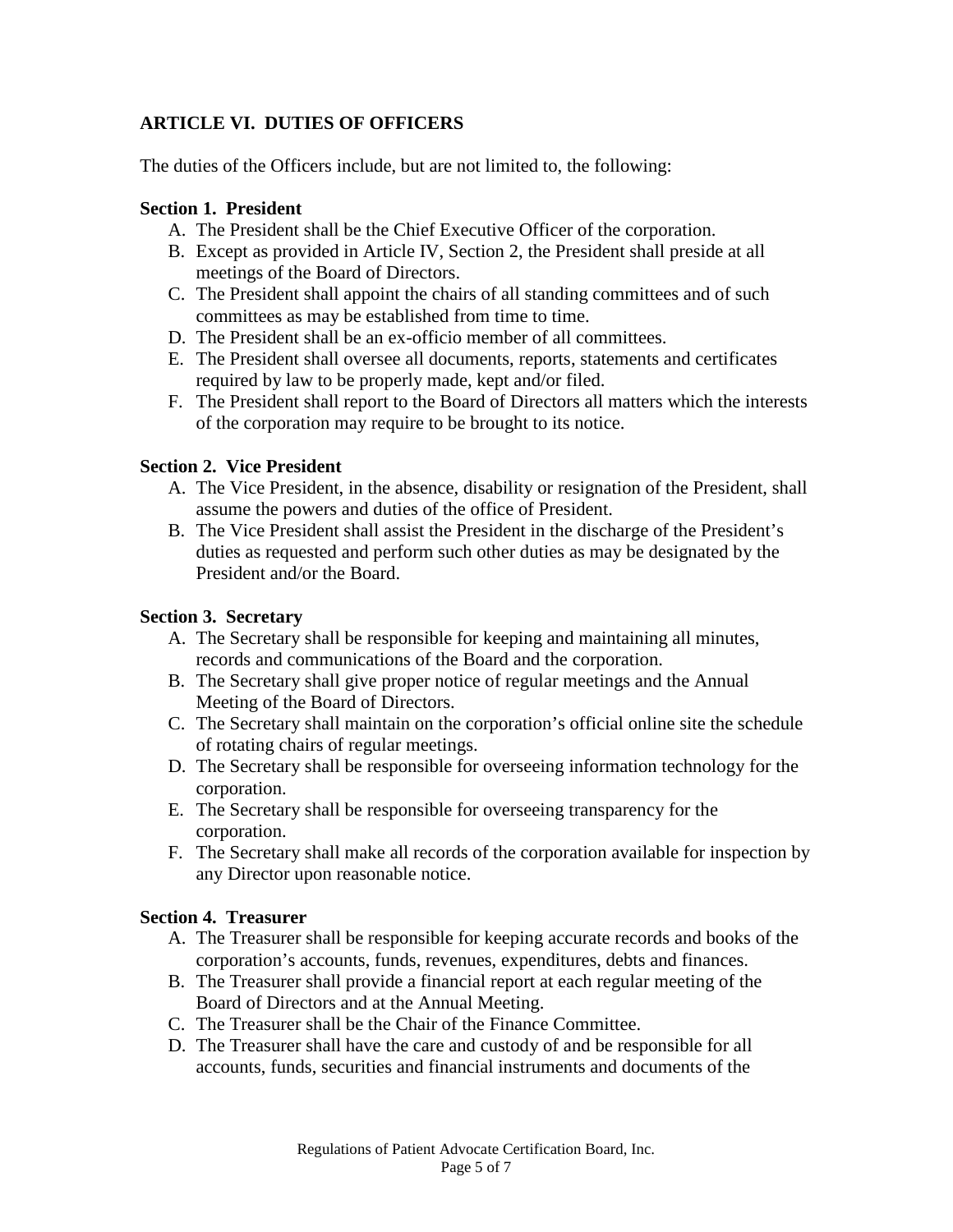corporation. All monies, funds, revenues and expenditures of any kind shall go through the Treasurer's books.

- E. The Treasurer shall direct the deposit of all funds in the name of the corporation in such banks or other depositories as determined by the Board of Directors.
- F. The Treasurer shall make, sign and endorse in the name of the corporation all checks, notes, drafts and other instruments for the expenditure of money. Expenditures over \$250.00 shall require the authorization of the Board of Directors. Expenditures over \$100.00 shall require the signatures of both the Treasurer and another officer of the corporation.
- G. The Treasurer shall submit to the Board of Directors at the Annual Meeting a full and complete written financial report for the preceding fiscal year.
- H. The Treasurer shall make all books and financial records of the corporation available for inspection by any Director upon reasonable notice.

# **ARTICLE VII. COMMITTEES AND TASK FORCES**

# **Section 1. Committees**

The Board of Directors may establish committees which shall have such duties as conferred or authorized by the Directors. A majority of any such committee shall determine its action and fix the time and place of its meetings, unless the Directors provide otherwise. The Board of Directors may change the duties and members, fill vacancies and dissolve any such committee. All committees shall be chaired by a Director.

# **Section 2. Finance Committee**

Patient Advocate Certification Board, Inc. shall have a Finance Committee, which shall be chaired by the Treasurer and shall include two other Directors. Responsibilities of the Finance Committee shall include preparing and recommending the annual budget, internal controls, independent audits, investment policy, and such other activities as may be necessary or helpful for the sound financial operation of the corporation. The Finance Committee shall report on the financial status of the corporation at all regular meetings of the Board of Directors and at the Annual Meeting.

### **Section 3. Task Forces**

The Board of Directors may establish task forces to research and study any assigned topic and to make recommendations to the Board of Directors. A majority of any such task force shall determine its action and fix the time and place of its meetings, unless the Directors provide otherwise. The Board of Directors may change the duties and members, fill vacancies and dissolve any such task force. All task forces shall be chaired by a Director.

### **Section 3. Records**

The Chair of each committee and task force shall provide to the Secretary of the corporation timely advance notice of the meetings of such committee or task force, and shall timely provide the Secretary with a full copy of all minutes, communications and other records relating to the work of the committee or task force.